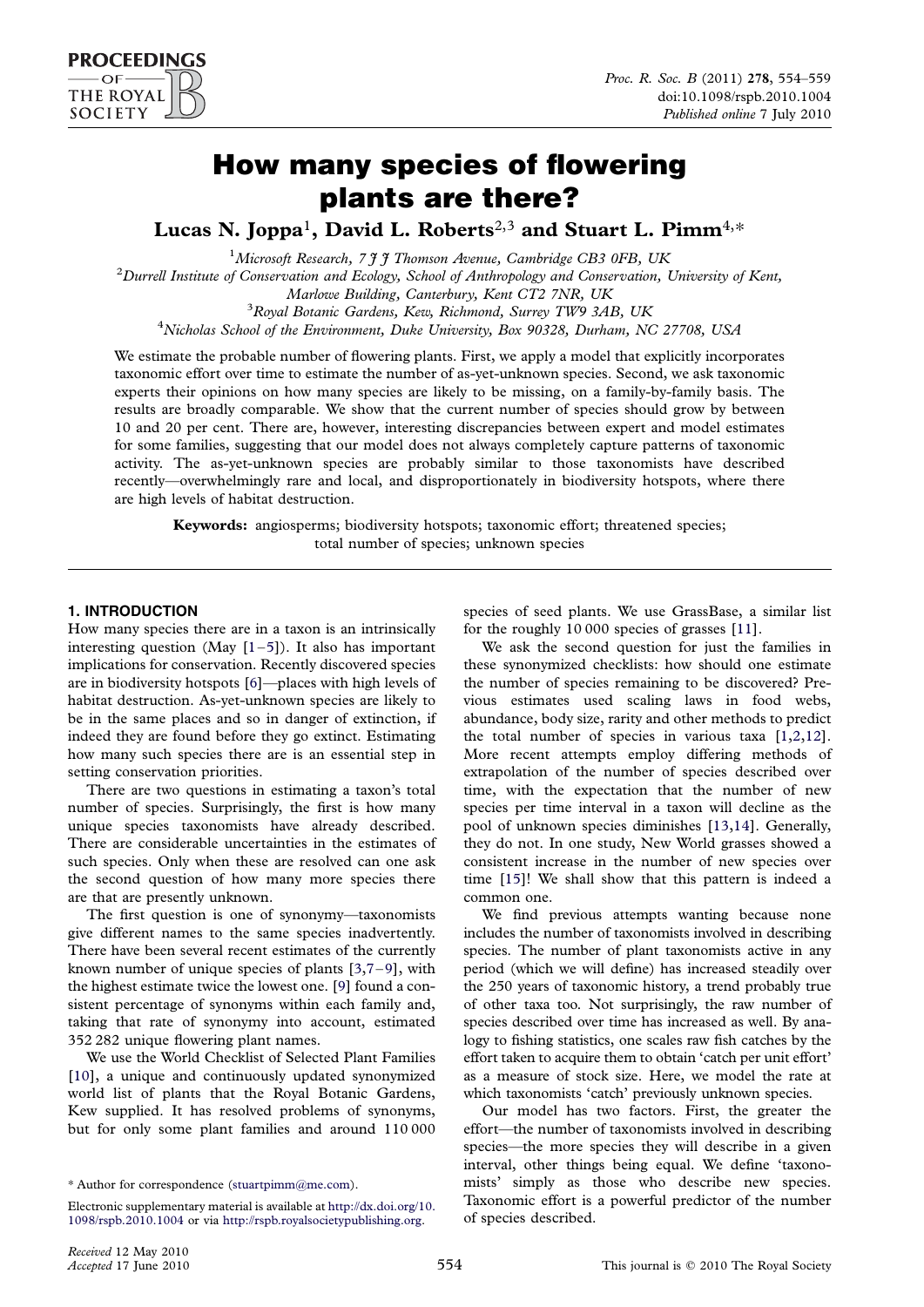Second, taxonomists have probably increased the efficiency of their efforts since the mid-1700s. That was when Linnaeus introduced the system of binomial nomenclature and founded modern taxonomic practice by providing as complete an account of all known species as he could. By 'taxonomic efficiency' we mean simply an increase in the number of species described per taxonomist, adjusted for the continually diminishing pool of as-yet-unknown species. Not all the taxonomists we polled (see below) thought taxonomic efficiency had increased. Were efficiency to have remained constant, the number of species described per taxonomist would decline continuously over time as the supply of undescribed species dwindled. We will show that for many taxa there is an increase in the number of species per taxonomist, typically for a century or so.

Finally, there are other confounding issues, also inspired by fishing analogies, to which we shall return.

### 2. AN APPROACH USING TAXONOMIC EFFORT

The WCSP, together with GrassBase, present synonymized checklists of monocots, a monophyletic clade that includes approximately 20 per cent of all known flowering plants. These lists give a total count of 69 323 species of monocots. The WCSP checklist of the remaining flowering plants is less complete. We consider a total of 49 481 species that constitute less than a fifth of these non-monocot families.

For each 5-year interval, we calculate the number of unique species discovered and the number of taxonomists working. We expect the number of species described in interval  $S_i$  to depend on the number of taxonomists  $T_i$ actively describing species during that period,

$$
S_i \alpha T_i. \tag{2.1}
$$

Our model consists of two elements. The first is the remaining number of species to be described,  $S_R$ . It is the total number of species,  $S<sub>T</sub>$ , minus the cumulative number of species already described,  $\sum S_i$  up to the given year, t

$$
S_{\rm R} = S_{\rm T} - \sum S_{\rm i} \quad \text{for } i = 1760 \text{ to year } t. \tag{2.2}
$$

We chose 1760 as the start date to avoid the undue influence of Linnaeus's seminal work Species plantarum [\[16](#page-5-0)].

The second element is taxonomic efficiency, E. We assume that taxonomists have become more effective at finding and describing species now than in the past. For simplicity, we assume that this increase in efficiency increases linearly over time:

$$
E_i = a + b
$$
: year (or for convenience  $E = a + bY_i$ ), (2.3)

where  $a$  and  $b$  are estimated parameters. Efficiency need not increase, whereupon  $b$  would be zero. All things being equal,  $S_i/T_i$  will decrease as the number of species still to be discovered declines. Also,  $S_i/T_i$  will increase over time as efficiency increases, so the exact form will depend on the product of efficiency and species remaining,

$$
\frac{S_i}{T_i} \approx (a + bY_i) \Big( S_T - \sum S_i \Big). \tag{2.4}
$$

$$
S_i \approx T_i(a+b^*Y_i)(S_T - \sum S_i). \tag{2.5}
$$

This is an intrinsically nonlinear statistical model, because there are four independent variables in the complete expression,

$$
S_i = S_{\mathrm{T}} \beta_1 T_i + \beta_2 S_{\mathrm{T}} T_i Y_i - \beta_1 T_i \sum S_i
$$
  
-  $\beta_2 T_i Y_i \sum S_i + \varepsilon_i,$  (2.6)

but only three parameters to be estimated:  $S_T$ ,  $\beta_1$  and  $\beta_2$ ,  $\varepsilon$ <sub>i</sub> are the residuals.

The number of species described per period tends to be 'spiky', indicating the undue influence of monographs that describe many species in the year they appear followed by intervals when taxonomists described relatively fewer species. For obvious reasons, as the number of taxonomists increases, the influence of individual monographs declines and the relationship becomes smoother. To normalize the residuals, we took the logarithms of observed  $(S_i)$  and predicted  $(S_T \beta_1 T_i + \beta_2 S_T T_i)$  $Y_i - \beta_1$   $T_i$   $\sum S_i - \beta_2$   $T_iY_i \sum S_i$ ) numbers of species, and minimized the sums of squares of their differences. We used a grid search followed by a steepest-descent method to find values of the three parameters that minimized this sum of squares.

This logarithmic transformation creates large residuals when the numbers of species are very small, as they were in the mid-1700s. If at least 40 species had not been described by 1760, we started in the first 5-year period where the cumulative number of known species was 40 or more.

Our model does not permit estimates of confidence intervals based on parametric statistics. We can estimate the certainty of our estimates in two ways. First, we used a standard jack-knife procedure iteratively removing data from one 5-year interval at a time and successively returning the previously removed data. This procedure provided 47 –50 different predicted total species estimates, depending on the taxon and the year in which the cumulative number of species was more than 40. We report their minima and maxima. Second, we re-ran the entire analysis using 10-year intervals, obtaining similar results to those reported here.

#### 3. RESULTS

#### (a) Overall estimates of diversity

For monocots (figure  $1a$ ), there is a broad increase in the number of species described per interval over time. The scale is logarithmic. The decline since 2005 represents incomplete data. Clearly, any method based simply on the number of species would conclude that there is no diminution of the pool of as-yet-unknown species. [Figure 1](#page-2-0)a also shows the increasing number of taxonomists active in any period—essentially an exponential increase (linear on the figure's scale) since about 1800. There are dips in both numbers from the 1920s until the 1960s. Figure  $1b,d$  shows the number of species described per taxonomist plotted on an arithmetic scale. These decline continuously over time.

For selected non-monocots, the number of species described per period increases until about 1850 and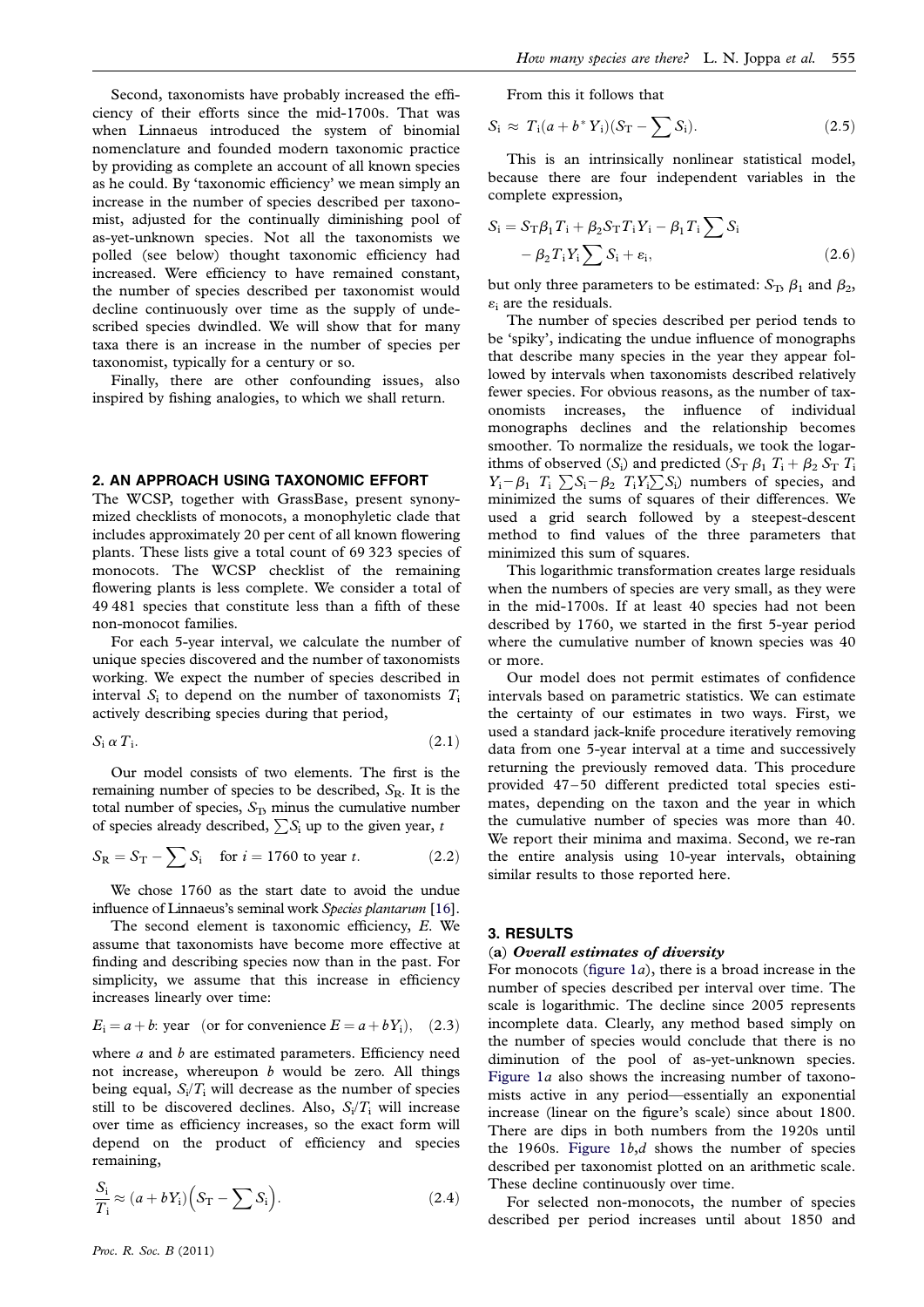<span id="page-2-0"></span>

Figure 1.  $(a, c)$  Open diamonds are the logarithms of the number of species of monocot and  $(b)$  Selected non-monocot species described per 5-year interval against date. Filled triangles are the numbers of taxonomists active in describing species in each 5-year interval. Solid black lines are the models fitted to minimize the sums of squares of the differences between observed and predicted values.  $(b,d)$  Open diamonds are the ratios of numbers of species described per taxonomist against date. The solid black lines are model fits.  $(a,b)$  Monocot species;  $(c,d)$  non-monocot species.

then remains roughly constant (figure  $1c$ ). The number of taxonomists again increases roughly exponentially. The number of species per taxonomist increases for about a century then declines steadily.

We estimate there should be an increase of 17 per cent in the number of species of monocots (range  $13-18\%$ using the jack-knife procedure; [table 1](#page-3-0)). For the selected non-monocots in the database, the number of species should increase by 13 per cent (range  $11-14\%$  using the jack-knife procedure; [table 1](#page-3-0)). These estimates broadly compare with [[3\]](#page-5-0), who independently arrived at an estimate of 20 per cent.

#### (b) Family-by-family results

We analysed individually all taxonomically complete families containing more than approximately 500 species. As an example, for orchids (figure  $2a,b$ ), the number of species per taxonomist increases very slightly then clearly decreases over time. The 'spike' represents the work of Rudolf Schlechter who, at his peak, described over 400 species per year between 1911 and 1913 [[10](#page-5-0),[17](#page-5-0)].

For irises (figure  $2c,d$ ) in the late 1700s, large numbers of showy South African species were discovered and brought to Europe. Since 1800, the number of species per taxonomist has increased slowly and so our model does not provide a sensible estimate of the number of unknown species.

[Table 1](#page-3-0) shows the results for 17 taxonomically complete families of monocots presented in order of decreasing numbers of species. These families contain more than 93 per cent of all monocot species. Between 11 (Orchidaceae; range 9–12%) and 68 per cent (Eriocaulaceae; range 52-204%) more species remain to be discovered in each family.

We label the estimate for families where our estimate is more than three times the number of known species as 'failing to converge.' Four families did not provide sensible estimates.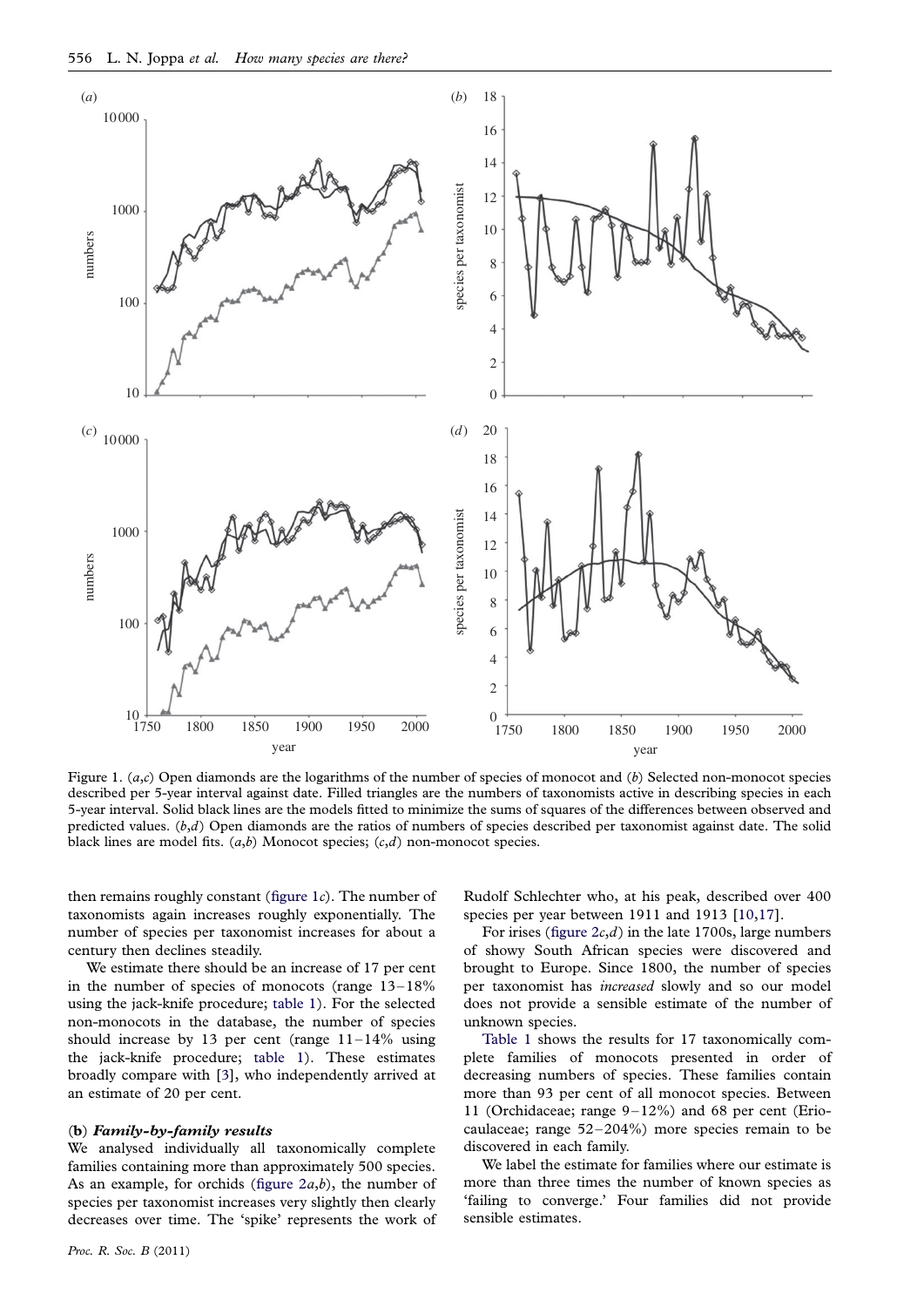<span id="page-3-0"></span>Table 1. Summary table of model results for all monocot families and selected non-monocots. Columns two and three list the number of currently known species present in the WCSP and GrassBase data, and the total number of species we estimate to exist. Columns four and five report the minimum and maximum number of species predicted using the jackknife methodology see §3. Column six lists expert estimates of the total number of species. FTC indicates those families where the model did not converge on a number less than three times the current number of known species. Superscripts a-t denote the expert taxonomist that provided the estimate. Where the expert also provided a different number of currently known species we included that figure in column 2.

| family             | known species                               | total predicted | min        | max          | expert opinion                                      | expert ratio                    |
|--------------------|---------------------------------------------|-----------------|------------|--------------|-----------------------------------------------------|---------------------------------|
| monocots total     | 69 3 23                                     | 80 901          | 78 5 73    | 81879        |                                                     |                                 |
| Orchidaceae        | 25 971                                      | 28894           | 28 2 35    | 29 160       | $30000^a$                                           | 1.16 <sup>a</sup>               |
| Poaceae            | $10\,085^\mathrm{s}$ ; $12\,449^\mathrm{b}$ | 11445           | 11 264     | 11513        | $13000^{\circ}$                                     | 1.03 <sup>c</sup>               |
| Cyperaceae         | 5550                                        | 6225            | 6093       | 6295         | $5850 - 5950$ <sup>d</sup> ; $> 6,150$ <sup>e</sup> | $1.06^{\rm d}$ ; $1.11^{\rm e}$ |
| Araceae            | 3081                                        | 5141            | 4502       | 5726         | $4000 - 4500$ <sup>f</sup>                          | 1.46 <sup>f</sup>               |
| Bromeliaceae       | 3063                                        | 4108            | 3831       | 4358         |                                                     |                                 |
| Asparagaceae       | 2733                                        | 4123            | 3862       | 4668         |                                                     |                                 |
| Arecaceae          | 2406                                        | 2718            | 2650       | 2746         | $2,706^{\rm g}$                                     | 1.12 <sup>g</sup>               |
| Iridaceae          | 2125                                        | <b>FTC</b>      | <b>FTC</b> | $_{\rm FTC}$ | $2,200^{\rm h}$                                     | $1.04^h$                        |
| Alliaceae          | 2123                                        | <b>FTC</b>      | <b>FTC</b> | <b>FTC</b>   |                                                     |                                 |
| Zingiberaceae      | 1516                                        | 1955            | 1846       | 2072         | $1,713^i$                                           | $1.13^{i}$                      |
| Eriocaulaceae      | 1206                                        | 2032            | 1836       | 2465         |                                                     |                                 |
| Pandanaceae        | 1098                                        | <b>FTC</b>      | <b>FTC</b> | <b>FTC</b>   |                                                     |                                 |
| Xanthorrhoeaceae   | 1083                                        | <b>FTC</b>      | <b>FTC</b> | <b>FTC</b>   |                                                     |                                 |
| Liliaceae          | 716                                         | 1197            | 1105       | 3506         |                                                     |                                 |
| Commelinaceae      | 710 700'                                    | 1003            | 935        | 2951         | $720 - 725$ <sup>j</sup>                            | $1.04^{j}$                      |
| Dioscoreaceae      | 642                                         | 720             | 704        | 758          |                                                     |                                 |
| Marantaceae        | $495583^{k}$                                | 642             | 583        | 728          | $636^k$                                             | 1.09 <sup>k</sup>               |
| non-monocots total | 49 481                                      | 55828           | 55 140     | 56289        |                                                     |                                 |
| Rubiaceae          | 13072                                       | 18787           | 17691      | 19727        | $16000^t$                                           | $1.22^t$                        |
| Lamiaceae          | 7683                                        | 9400            | 9207       | 10072        |                                                     | $1.15 - 1.20$ <sup>1</sup>      |
| Euphorbiaceae      | 6509                                        | 7793            | 7564       | 8088         | 7500 <sup>m</sup>                                   | 1.2 <sup>m</sup>                |
| Myrtaceae          | 5668                                        | 8248            | 7718       | 9494         |                                                     |                                 |
| Campanulaceae      | 2308                                        | 3064            | 2941       | 3246         |                                                     |                                 |
| Phyllanthaceae     | 2021                                        | 4522            | 3770       | $_{\rm FTC}$ | ${<}2500^{\mathrm{m,n}}$                            | $1.2^{\rm m,n}$                 |
| Apocynaceae s.s.   | 1750                                        | <b>FTC</b>      | <b>FTC</b> | $_{\rm FTC}$ | $<$ 2000 $^{\rm f}$                                 | $1.14^\circ$                    |
| Begoniaceae        | 1485                                        | 2507            | 2190       | 2949         | 2000 <sup>g</sup>                                   | 1.35 <sup>g</sup>               |
| Araliaceae         | 1432                                        | 2254            | 2004       | 2866         |                                                     |                                 |
| Sapotaceae         | 1241                                        | 2728            | 2280       | 4243         |                                                     | $1.10 - 1.15^p$                 |
| Fagaceae           | 1087                                        | 1713            | 1508       | $_{\rm FTC}$ | 950 <sup>p</sup>                                    | 1.06 <sup>q</sup>               |
| Verbenaceae        | 1015                                        | <b>FTC</b>      | <b>FTC</b> | <b>FTC</b>   |                                                     |                                 |
| Bignoniaceae       | 825                                         | <b>FTC</b>      | <b>FTC</b> | <b>FTC</b>   |                                                     |                                 |
| Oleaceae           | 684                                         | <b>FTC</b>      | <b>FTC</b> | <b>FTC</b>   |                                                     |                                 |
| Chrysobalanaceae   | 531                                         | <b>FTC</b>      | <b>FTC</b> | <b>FTC</b>   | 600 <sup>r</sup>                                    | 1.13 <sup>r</sup>               |

<sup>a</sup>P. J. Cribb; <sup>b</sup>B. Simon; <sup>c</sup>R. Soreng; <sup>d</sup>D. Simpson; °W. Thomas; <sup>f</sup>S. Mayo; <sup>g</sup>A. Henderson; <sup>h</sup>P. Goldblatt; <sup>i</sup>J. Kress; <sup>j</sup>R. B. Faden;<br><sup>k</sup>H. Kennedy; <sup>l</sup>A. Paton; "P. Berry; "K. Wurdack; °D. Goyder; <sup>p</sup>T. Penning

There are 15 families in the WCSP database other than monocots that have more than 500 species (table 1), constituting 96 per cent of the species in the dataset we used. Ten of 15 families provided sensible estimates. The six families with the greatest numbers of species constitute 75 per cent of the species we model, and for them we predict increases from 20 per cent (Euphorbiaceae; range 16–24%) to more than twice the presently known number (Phyllanthaceae). These six families suggest a much higher number of unknown species than the 13 per cent we estimate for the group as a whole. That a subset of families provides different overall estimates than all families combined may seem contradictory, yet it reflects increasing specialization by taxonomists over time (see the electronic supplementary material).

## (c) How do our results compare with expert opinion?

In our second approach, we polled botanical colleagues for their estimates of how many species would eventually

Proc. R. Soc. B (2011)

be described. We obtained estimates for 18 families this way (table 1). Their overall average—a 15 per cent increase in the present number of species—fits well with our model estimates. For three families, experts used a slightly different number of known species than in the catalogues we used above. For Poaceae, the expert provided a number of known species differing substantially from our tally.

For 11 of 18 families, expert opinion broadly matches the results of a quantitative modelling (table 1). In contrast, for three families (Iridaceae, Apocynaeae, and Chrysobalanaceae) where our estimates failed to provide sensible estimates, experts suggested that few species remain unknown (4%, 14% and 13%, respectively). How can we reconcile these opinions of few remaining unknown species with data showing either no decreases or sometimes even slight increases over time in the number of species described per taxonomist? By analogy to fishing catch-per-unit effort statistics, some families might have near-constant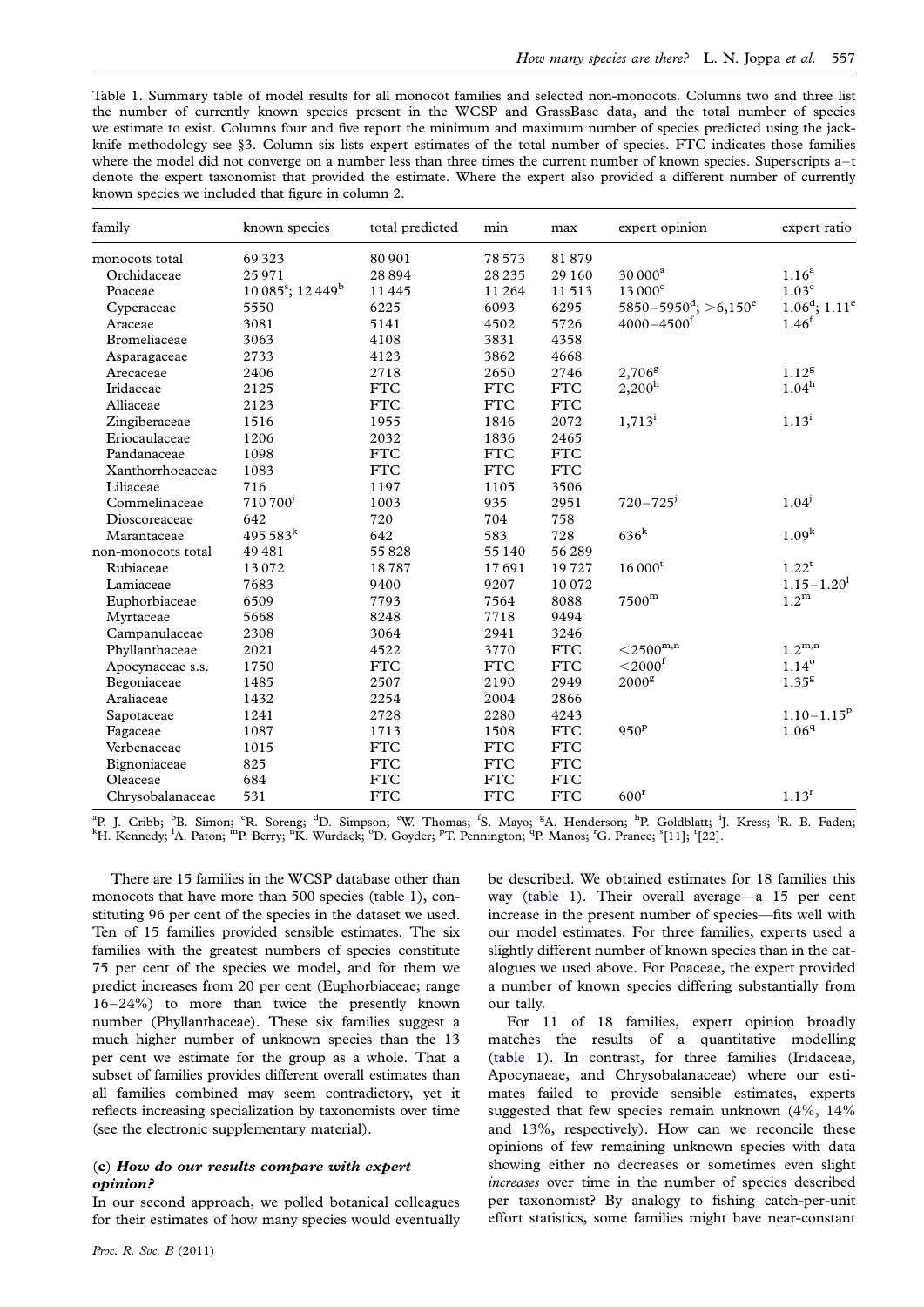<span id="page-4-0"></span>

Figure 2. As [figure 1,](#page-2-0) but for two selected families.  $(a,b)$  Orchids (Orchidaceae), show a century-long trend in declining numbers of species per taxonomist.  $(c,d)$  Irises (Iridaceae), in contrast, show a generally increasing number of species per taxonomist following early descriptions of species in the 18th century. Despite this, experts believe that almost all the species in this family will be described in the next five years.

species per taxonomist ratios for decades—suggesting a large supply of unknown species—but then decline rapidly and unexpectedly as the 'stock' of such species is quickly exhausted.

Goldblatt justified his expectation that Iridaceae will be complete in about 5 years despite the generally *increas*ing rate of species described per taxonomist over time (P. Goldblatt 2009, personal communication). The family is horticulturally desirable and has been deliberately targeted thoroughly in its known centres of diversity. Relatively poorly known areas, such as the wet tropics, hold few species. His work has been to revise genus after genus. He records that he is close to the end of genera that could be usefully revised and writes that 'additions will just come to an abrupt end in the next 3–5 years.' We will explore more complex models incorporating the taxonomic completion of subsets of plant families elsewhere.

# 4. DISCUSSION

To summarize, the number of presently unknown plant species is thought to be 10 to 20 per cent of the number of known plant species. Approximately 13 per cent of the species in these synonymized data have been described since 1990. Of those, approximately 90 per cent are known from only one of the 300 or so regions into which the WCSP divides the world. Certainly, time may uncover other locations for these species, but that trend is balanced by the fact that, if the species were widespread, taxonomists would probably have found them earlier [\[18\]](#page-5-0).

Overwhelmingly, the locations of these recent discoveries are critically imperilled—as are the species themselves ([\[19\]](#page-5-0); provides an exception). Of the species found since 1990 that occur in only one region, almost 80 per cent inhabit biodiversity hotspots [[6\]](#page-5-0). These areas have many endemic species, by definition. Our